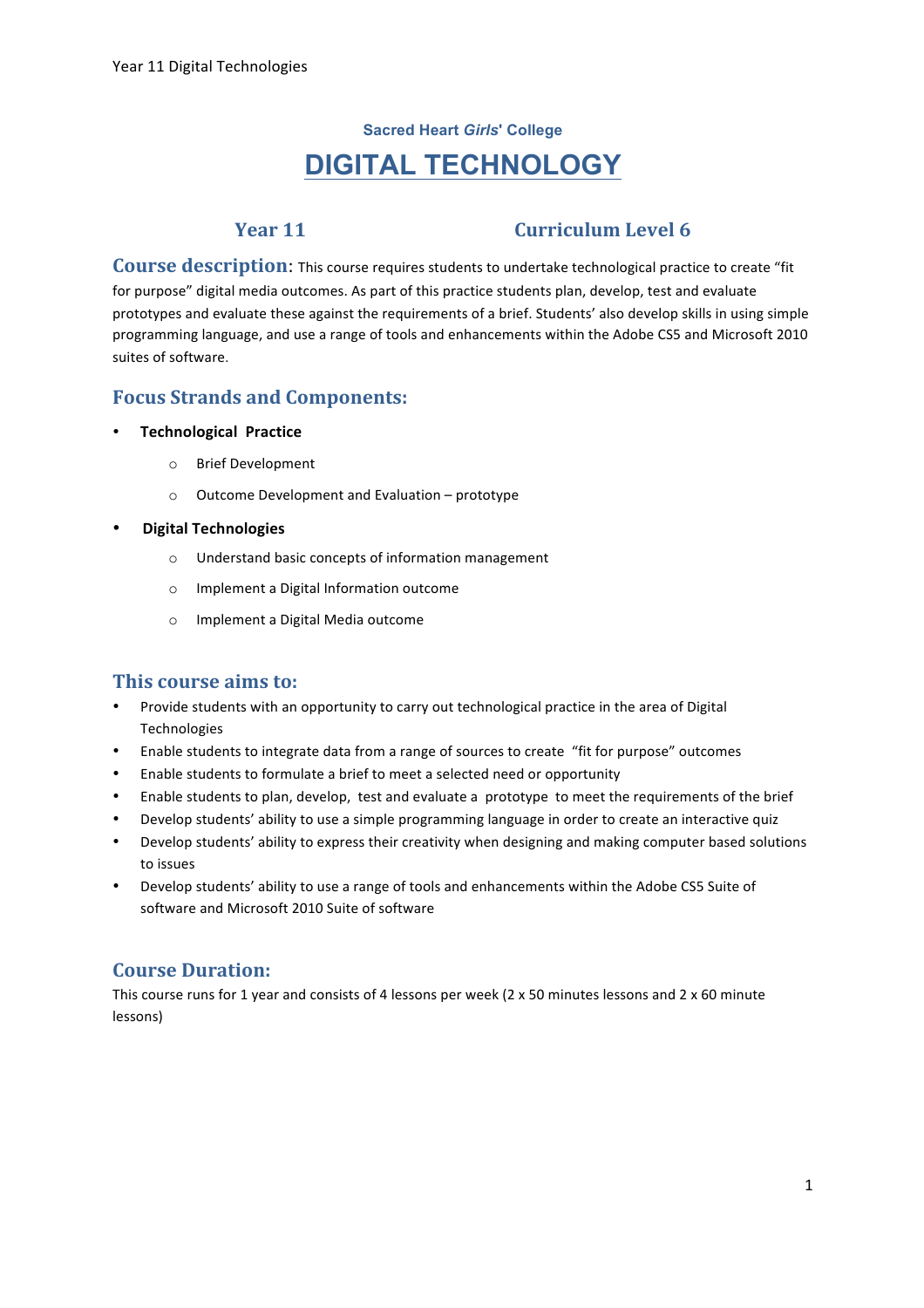## **Learning Outcomes:**

**Digital Information | Demonstrate understanding of basic concepts of digital information** *Students(will:*

- Demonstrate an understanding of appropriate file management procedures. For example, folder structure, naming conventions, file types, file compression, backing up, managing threats to data.
- Demonstrate an understanding of the role of digital tools and systems for managing information.
- Demonstrate an understanding of the key features and function of operating systems.
- Demonstrate an understanding of the key features and purpose of common application software.
- Demonstrate an understanding of how application software and operating system software interact to manage information.
- Identify and describe legal, ethical and moral issues related to managing information within the school and home environment. For example, the school network, use of the school's online learning environment - Ultranet, sharing data, security of data, copyright.

#### **Digital Information | Implement a Digital Information Outcome**

Students will:

- Demonstrate the ability to select appropriate software and apply basic techniques to produce a digital information outcome that meets the design specifications.
- Demonstrate the ability to manipulate and combine data using Microsoft Word and Microsoft Excel.
- Demonstrate an understanding of design elements and formatting techniques to efficiently and clearly communicate a message.
- Demonstrate accuracy in the application of techniques and testing procedures to produce digital information outcome.
- Undertake techniques and testing procedures in a manner that economises the use of resources in the outcome's production and its use.
- Follow legal, ethical and moral responsibilities as appropriate to the outcome.
- Evaluate this outcome's fitness for purpose against the brief.

#### **Digital!Media |!Implement a!Digital!Media Outcome**

Students will:

- Demonstrate the ability to select appropriate software and apply basic techniques to produce a digital media outcome that meets the design specifications.
- Demonstrate the ability to manipulate and combine data using Adobe InDesign, Adobe Photoshop and Adobe Fireworks.
- Demonstrate an understanding of graphical manipulation such as file formats, flattening, compressing, and working with vector and raster images.
- Demonstrate an understanding of design elements and formatting techniques to efficiently and clearly communicate a message.
- Demonstrate accuracy in the application of techniques and testing procedures to produce digital media outcome.
- Undertake techniques and testing procedures in a manner that economises the use of resources in the outcome's production and its use.
- Follow legal, ethical and moral responsibilities as appropriate to the outcome.
- Evaluate this outcome's fitness for purpose against the brief.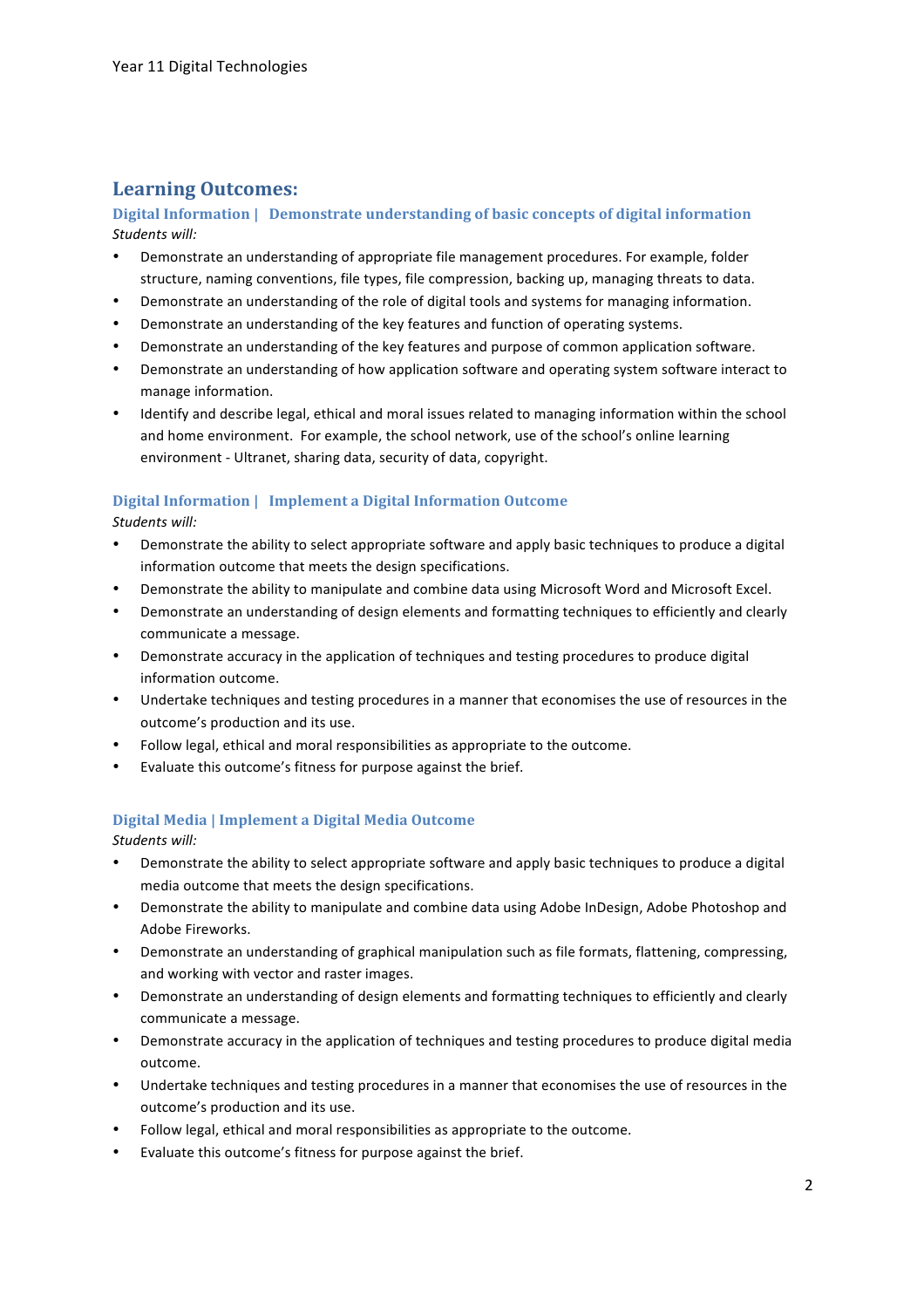#### **Brief Development | Undertake brief development to address a need or opportunity** Students will:

- Justify the nature of an intended outcome in relation to a need or opportunity.
- Critically analyse their own and others' outcomes to inform the development of ideas for a possible outcome.
- Demonstrate the ability to use storyboarding, flow charts and mock-ups to develop ideas.
- Develop and refine a brief based on the development of ideas and stakeholder feedback.
- Justify the design specifications in terms of key stakeholder feedback and wider community considerations.
- Evaluate this outcome's fitness for purpose against the brief.

## **Outcome Development and Evaluation | Undertake development to make a prototype to address a brief**

Students will:

- Undertake on-going experimentation and functional modelling in order to select tools and techniques to develop an outcome (prototype).
- Analyse stakeholder feedback to select, justify, and develop a final outcome (prototype).
- Trial the prototype to gain evidence of its fitness for purpose in its intended physical and social environment.
- Evaluate the outcome's fitness for purpose against the brief.
- Justify the evaluation using feedback from stakeholders.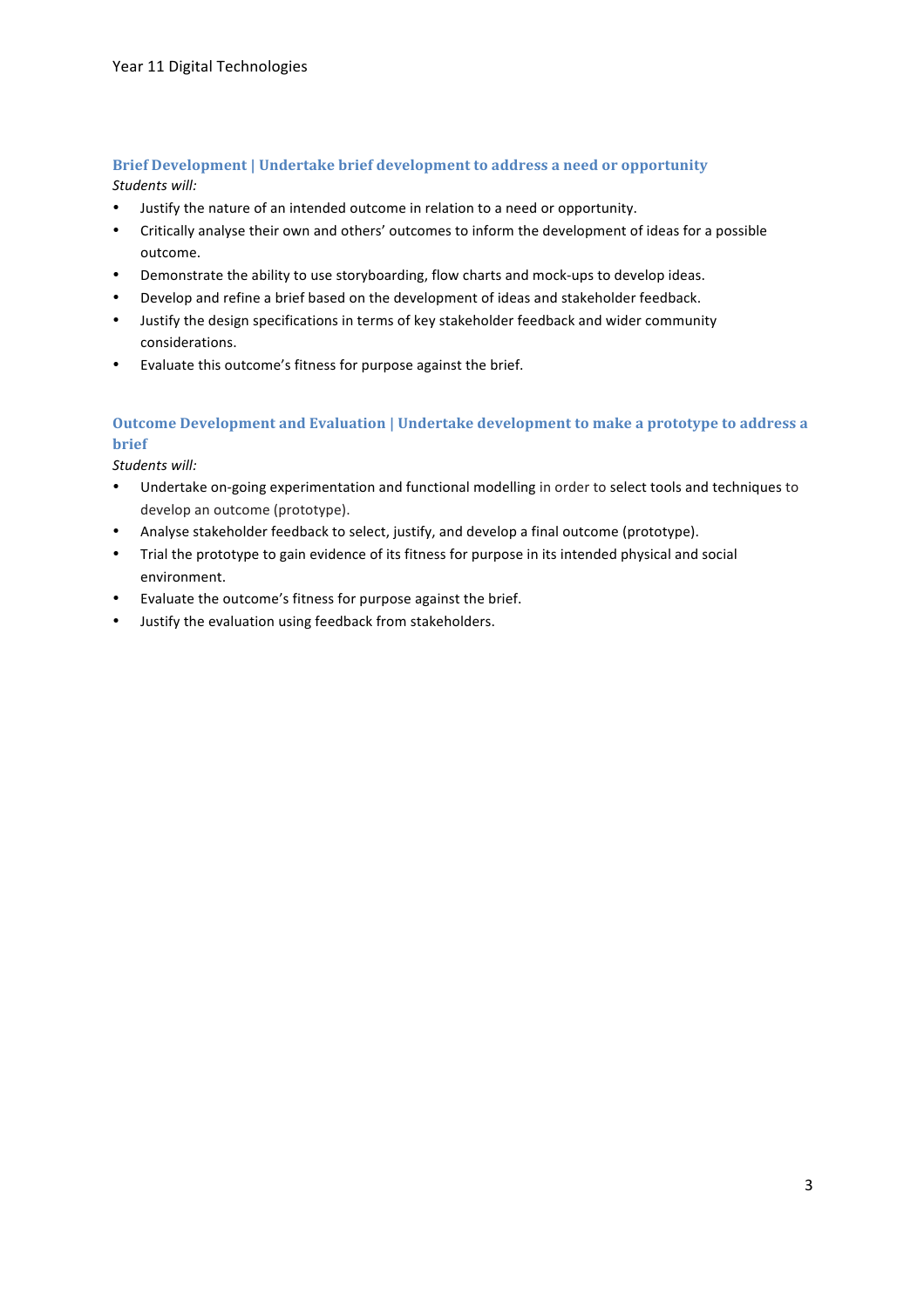

## **Course!Overview:**

The course will provide opportunity for students to be assessed against **Five** achievements standards. The credits contribute toward NCEA and the assessment methods are as follows:

| <b>AS Registration</b><br>No. | Code | <b>Standard Title &amp; Code</b><br>Level                                     |  | <b>Credits</b> | Assessment<br><b>Method</b> | <b>Domain</b>                  |
|-------------------------------|------|-------------------------------------------------------------------------------|--|----------------|-----------------------------|--------------------------------|
| AS 91044 v1                   | 1.1  | Undertake brief development to<br>address a need or opportunity               |  | 4              | Internal                    | Generic<br>Technology          |
| AS91073 v1                    | 1.43 | Implement basic procedures to<br>produce a specified digital media<br>outcome |  | 4              | Internal                    | Digital<br><b>Technologies</b> |
| AS91047 v1                    | 1.4  | Undertake development to make a<br>prototype to address a brief               |  | 6              | Internal                    | Generic<br>Technology          |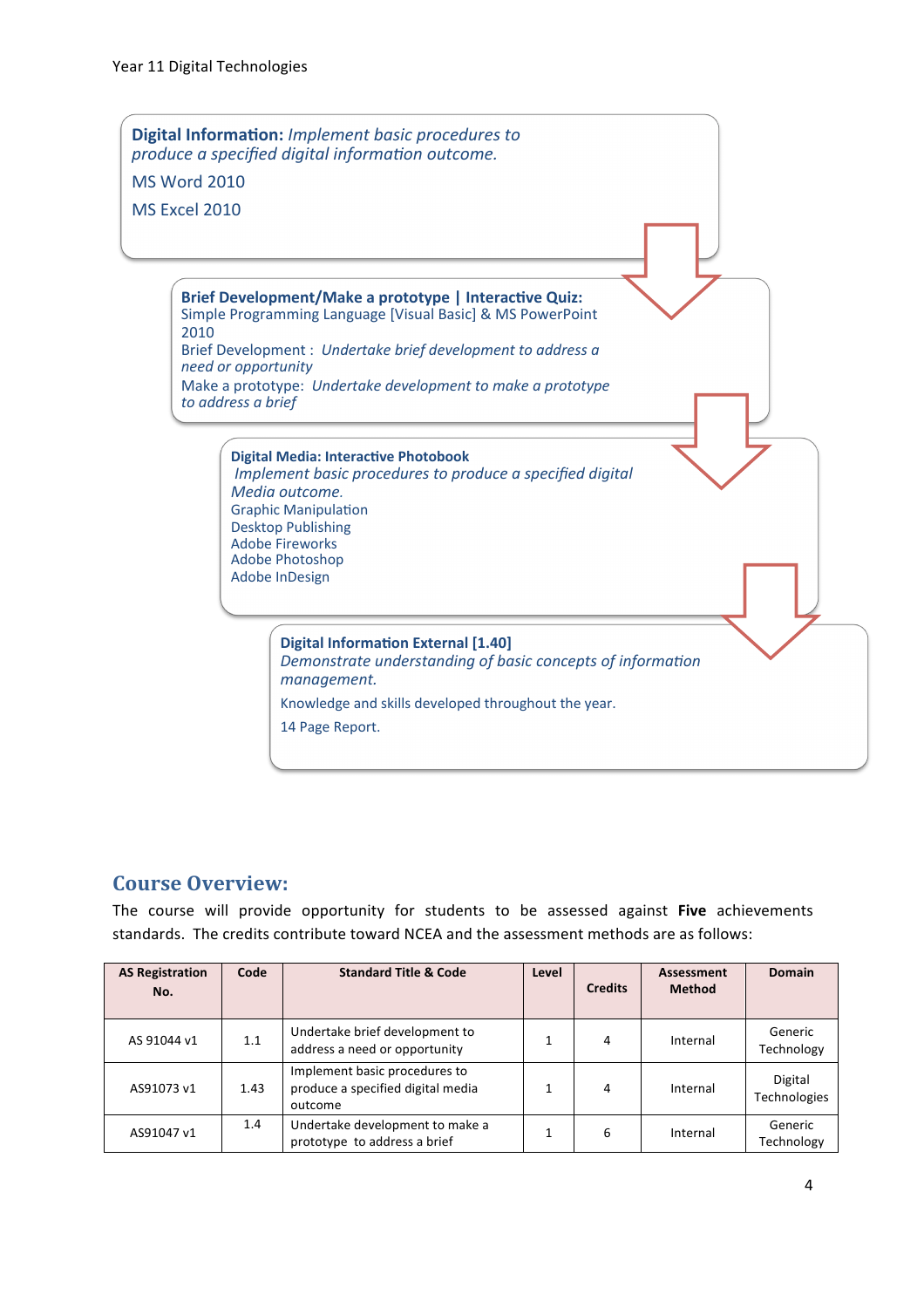| AS91071 v1 | 1.41 | Implement basic procedures to<br>produce a specified digital information<br>outcome. | 4  | Internal | Digital<br>Technologies |
|------------|------|--------------------------------------------------------------------------------------|----|----------|-------------------------|
|            |      | <b>Total Level 1 Internal Credits Available</b>                                      | 18 |          |                         |
| AS91070 v1 | 1.40 | Demonstrate understanding of basic<br>concepts of information management.            |    | External | Digital<br>Technologies |
|            |      | <b>Total Level 1 External Credits Available</b>                                      |    |          |                         |

The **Internal Standards** will be assessed as follows:

- **Project 1 | Board Report** 
	- $\circ$  Use a range of tools and techniques within MS Word 2010 to format, integrate and display data.
	- $\circ$  Use a range of formulae and formatting techniques with MS Excel 2010 to perform calculations, make predictions, and display data.
	- o Integrate and combine data to create a report for the School Board.
	- $\circ$  Evaluate the outcome's fitness for purpose against the brief.

#### **Achievement+Objective(s):**

Students will:

- *Implement basic procedures to create a digital information outcome* 
	- o Assessment: Achievement Standard 91071 [1.41]
		- Implement basic procedures to produce a specified digital information outcome.
			- $\llbracket$  Extreme Sports Board Report [Insert Assessment One here]
- **Project 2 | Interactive Quiz** 
	- $\circ$  Follow the design process to undertake brief development in order to design and create an interactive quiz using Visual Basic programming and Microsoft PowerPoint 2010.
	- $\circ$  Carry out testing and trialling in order to evaluate the outcome's fitness for purpose against the brief.

#### **Achievement+Objective(s):**

Students will:

- *Justify the nature of an intended outcome in relation to the need or opportunity and justify* specifications in terms of key stakeholder feedback and wider community considerations.
- Critically analyse their own and others' outcomes to inform the development of ideas for feasible *outcomes.(Undertake(ongoing(experimentation(and(functional(modelling,(taking(account(of(* stakeholder feedback and trialling in the physical and social environments. Use the information gained to select, justify, and develop a final outcome. Evaluate this outcome's fitness for purpose against the brief and justify the evaluation using feedback from stakeholders.
	- $\circ$  Assessment: Achievement Standard 91044 [1.1] + Achievement Standard 91047 [1.4] Undertake brief development to address a need or opportunity. Undertake development to make a prototype to address a brief.

#### **Using Digital Tools To Learn New Skills**

- $\llbracket$  E-learning solution using Digital Tools : Brief development
- EXlearning%using%Digital%Tools:%Prototype%Development
- **[Insert Assessment Two here]**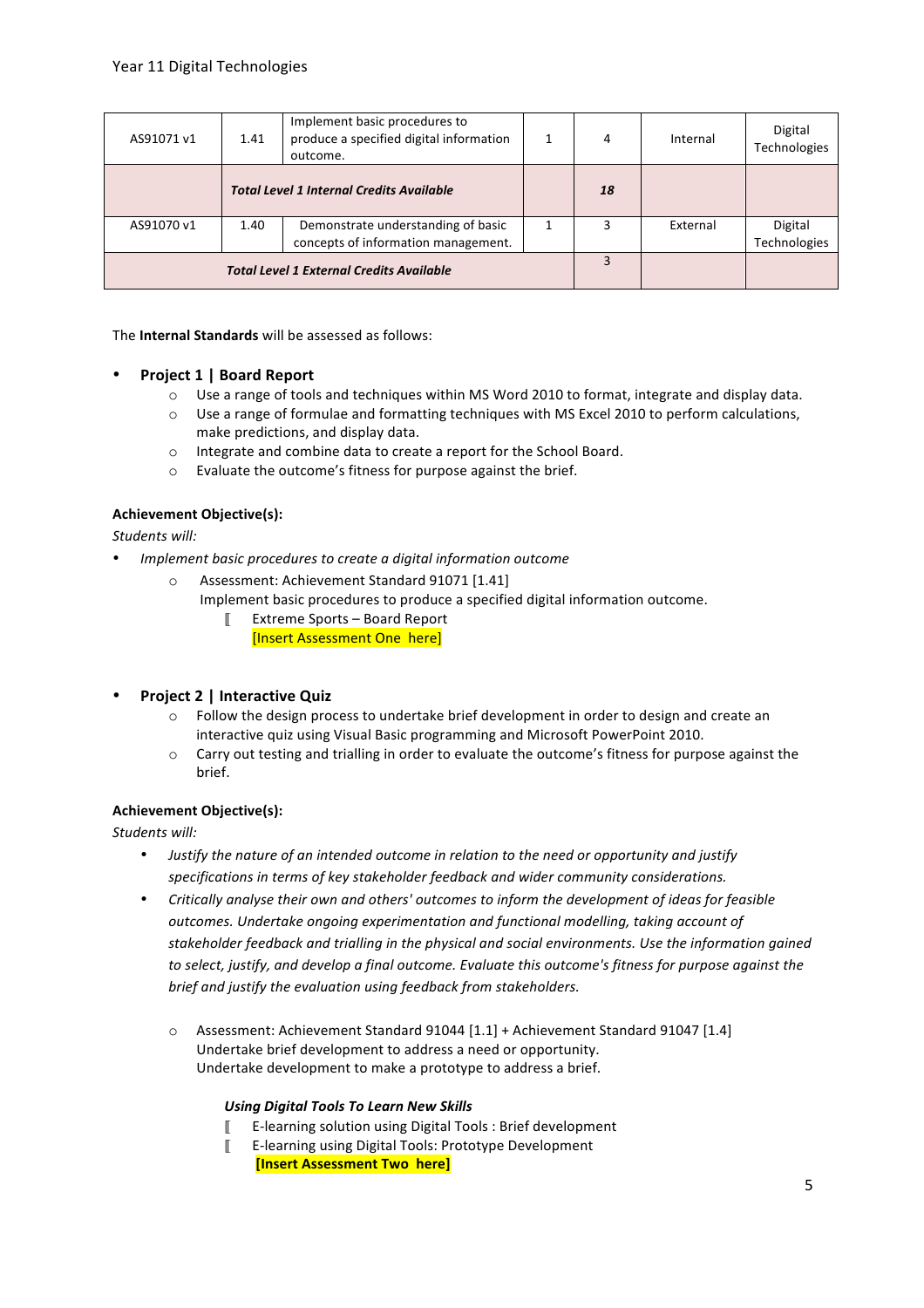- **Project 3** | Interactive Photobook
	- $\circ$  Apply graphical manipulation techniques such as file formats, flattening, compressing, working with vector and raster images using Adobe Fireworks and Adobe Photoshop CS5 software.
	- $\circ$  Apply a range of tools and techniques within Adobe InDesign CS5 to create an interactive photobook.
	- $\circ$  Apply design principles and formatting techniques to integrate/combine images, text and graphics to create a digital media outcome.

#### **Achievement+Objective(s):**

Students will:

- *Implement basic procedures to create a digital media outcome* 
	- o Assessment: Achievement Standard 91073 [1.43] Implement basic procedures to produce a specified digital media outcome

Tell me a story

**Ⅱ** Interactive Photobook [Insert Assessment Three here]

### **External Achievement Standard – 14 Page Report**

 $\circ$  Case study report based on the knowledge and skills developed throughout the year.

#### **Achievement+Objective(s):**

Students will:

- *Demonstrate understanding of basic digital information management tools and systems* 
	- $\circ$  Achievement Standard 91070 [1.40]
		- Demonstrate understanding of basic concepts of information management.

Grades - The following grades can be attained by **Achievement Standards** assessment:

| Not achieved             | N  | Did not meet the standard (or did not attempt it) |
|--------------------------|----|---------------------------------------------------|
| Achieved                 | A  | The standard was met                              |
| Achieved with Merit      | м  | The standard was met demonstrating very good work |
| Achieved with Excellence | F. | The standard was met demonstrating excellent work |

#### **Note:**

- All internal assessment work is presented in a portfolio format detailing the technological process applied to the creation of the outcome/s.
- Submission for assessment for some standards requires submission of **both** the completed outcome (solution created using the featured software) and the portfolio work.
- All practical work will be saved to CD.
- All portfolios and practical work will be retained until the next year.
- The external achievement standard is a word processed report saved as a docx file or a pdf file.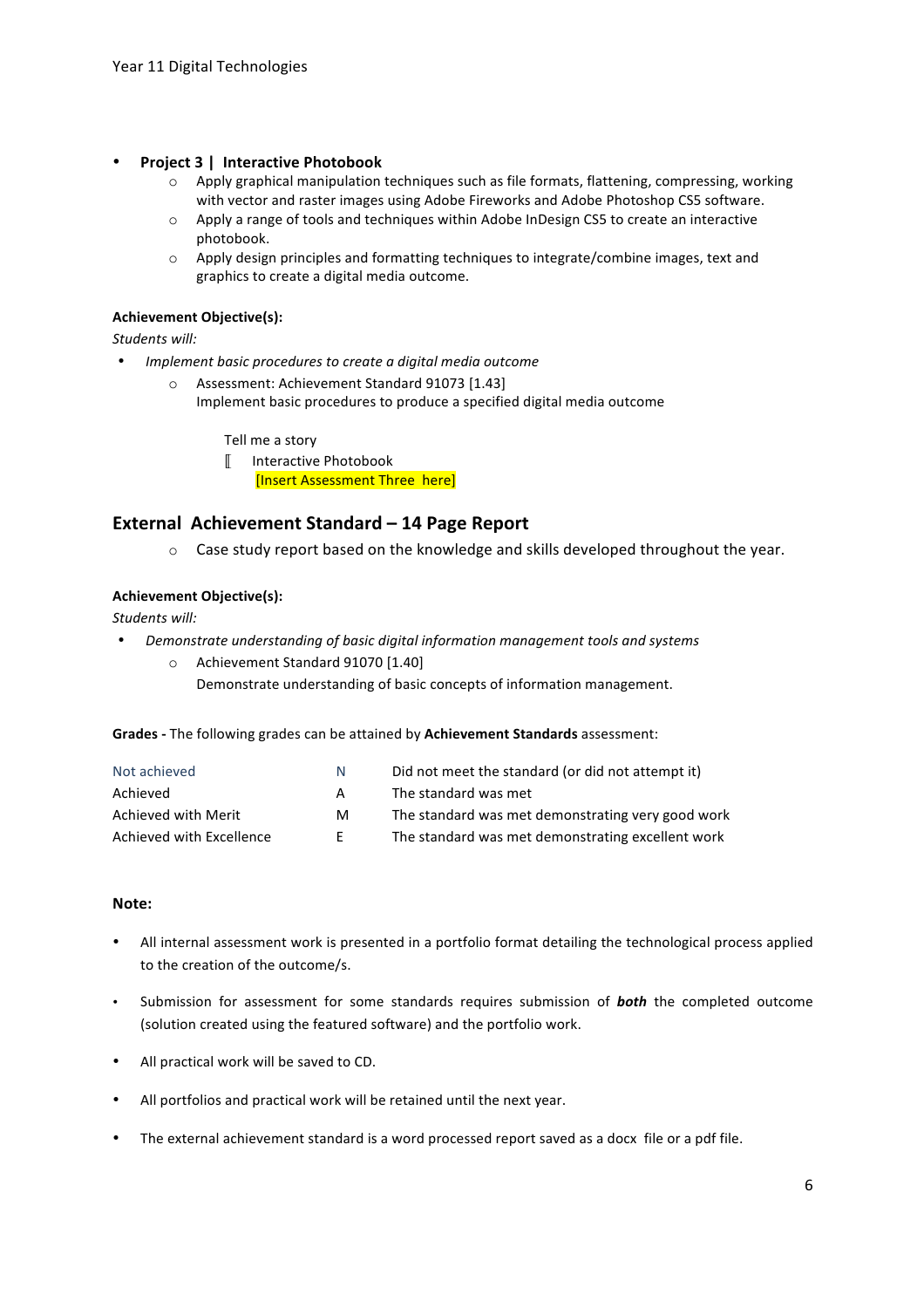# **LEVEL 1 DIGITAL TECHNOLOGIES | STUDENT RECORD SHEET**

**NAME:!………………………………...............................................................................!!!!!!!!!!!!!!!!!!!!!!!!!!!!!!!!CLASS!…………………………………..**

## **INTERNAL STANDARDS**

| <b>AS</b>           |                                                                                         |                                                                     |                      |                                     | <b>Assessment Results</b>     |                          |                          |             |
|---------------------|-----------------------------------------------------------------------------------------|---------------------------------------------------------------------|----------------------|-------------------------------------|-------------------------------|--------------------------|--------------------------|-------------|
| Registration<br>No. | <b>Standard Title &amp; Code</b>                                                        | <b>Topic</b>                                                        | <b>Credits</b>       | <b>First</b><br>Assessment<br>Event | Second<br>Assessment<br>Event | <b>Student Signature</b> | <b>Teacher Signature</b> | <b>Date</b> |
| AS 91044 v1         | Undertake brief<br>development to<br>address a need or<br>opportunity                   | Interactive<br>Quiz Design                                          | 4                    |                                     |                               |                          |                          |             |
| AS91073 v1          | Implement basic<br>procedures to produce<br>a specified digital<br>media outcome        | Print Media                                                         | 4                    |                                     |                               |                          |                          |             |
| AS91047 v1          | Undertake<br>development to make a<br>prototype to address a<br>brief                   | Interactive<br>Quiz Design                                          | 6                    |                                     |                               |                          |                          |             |
| AS91071 v1          | Implement basic<br>procedures to produce<br>a specified digital<br>information outcome. | Integrated<br>Data, Word<br>Processing<br>and Excel<br>Spreadsheets | 4                    |                                     |                               |                          |                          |             |
|                     |                                                                                         |                                                                     | <b>Total Credits</b> |                                     |                               |                          |                          |             |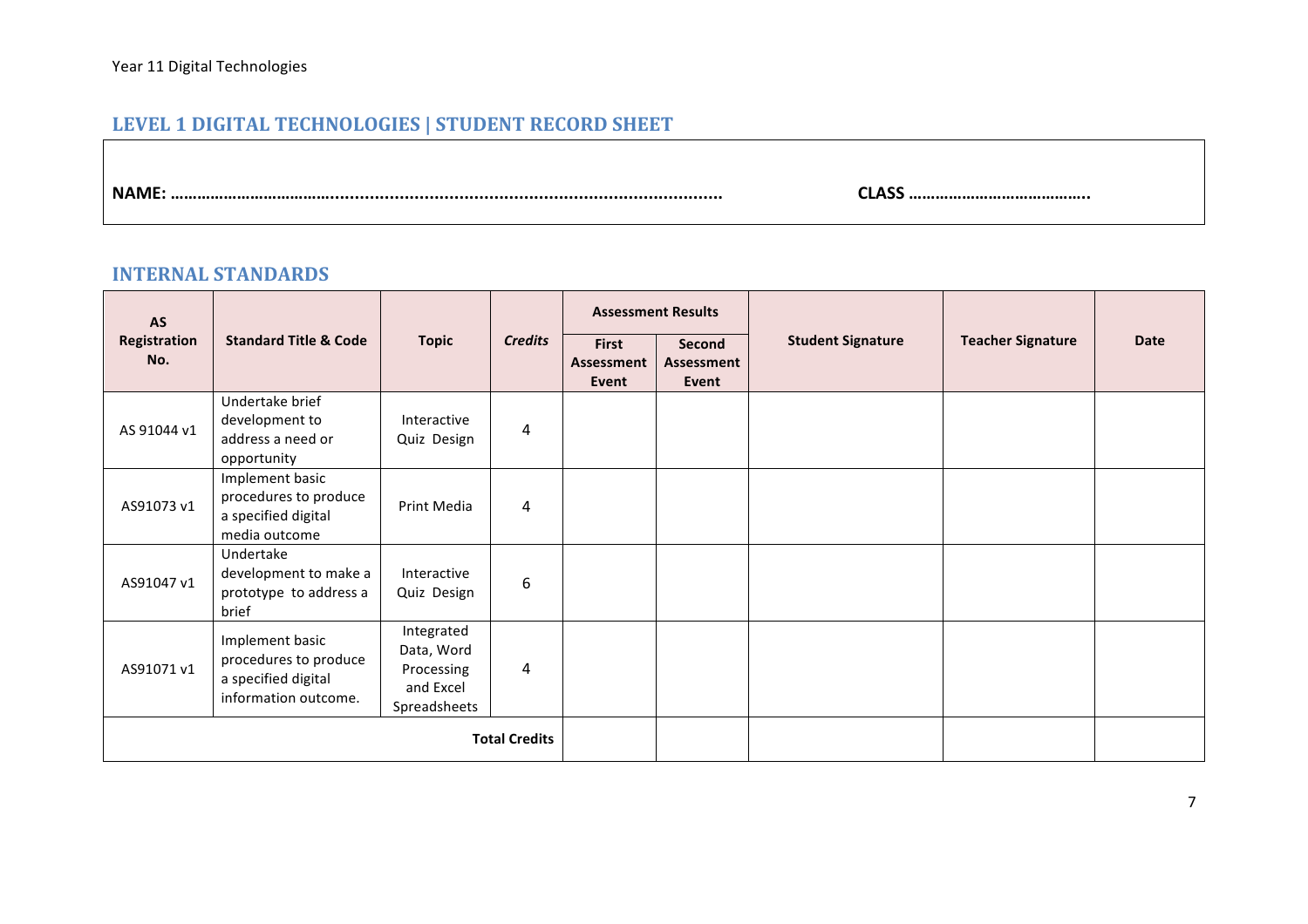## **ASSESSMENT'GUIDELINES'AND'PROCEDURES'– Student'copy**

The Technology Learning Area will operate the following school policies and procedures:

#### **Course'Outline**

Each student will be issued with a Course Outline at the start of the year detailing:

- a general course overview
- the standards in the course, their credit value and assessment method
- an assessment statement detailing the types of assessment
- the school assessment policies and procedures
- a personal record sheet to record marks on
- a topic and assessment year planner

### **Further Assessment Opportunity**

Where practicable and manageable, only one further assessment opportunity to provide evidence of achievement in a standard will be offered. This will only occur after additional teaching and learning has occurred.

When further formal assessment event opportunities exist, all students who **did not** achieve the standard the first time will be required to re-attempt it after evidence of further learning has occurred. For students who **did** achieve the first time it is up to the student (and their family) as to whether to aim for merit or excellence the second time, (they are not required to have a second attempt).

#### **Resubmission**

A resubmission opportunity may be offered when an error(s) has occurred that the student is capable of correcting themselves. Methods of providing further documented evidence may include:

- a future formal assessment event
	- -
- making corrections  $\|\cdot\|$  resubmitting work feedback prior to the final version
	- **bortfolio submission • parallel tasks •** diaries / logbook evidence
	- $\arctan$  accumulating evidence  $\qquad \qquad \bullet$  conferencing  $\qquad \qquad \bullet$  observations

#### Further full assessment opportunities in this course will be available as follows:

AS 91071 Evidence from a parallel task/observations and resubmission of work AS 91044 Evidence from a parallel task/observations and resubmission of work

#### **Authenticity**

Assessment work completed must be the student's own work. Students and caregivers must sign authenticity declarations for work not done under direct teacher supervision and, where appropriate submit working drafts or conference for clarification. Where evidence indicates work presented is not a students' own work, no grade will be awarded.

#### **Appeals**

An appeal of a grade may be made but must occur within 2 school days of the return of assessed work. Where a grade is appealed, the appeal pathway is firstly the class teacher, then the HOD and lastly the Principal's Nominee if still unresolved.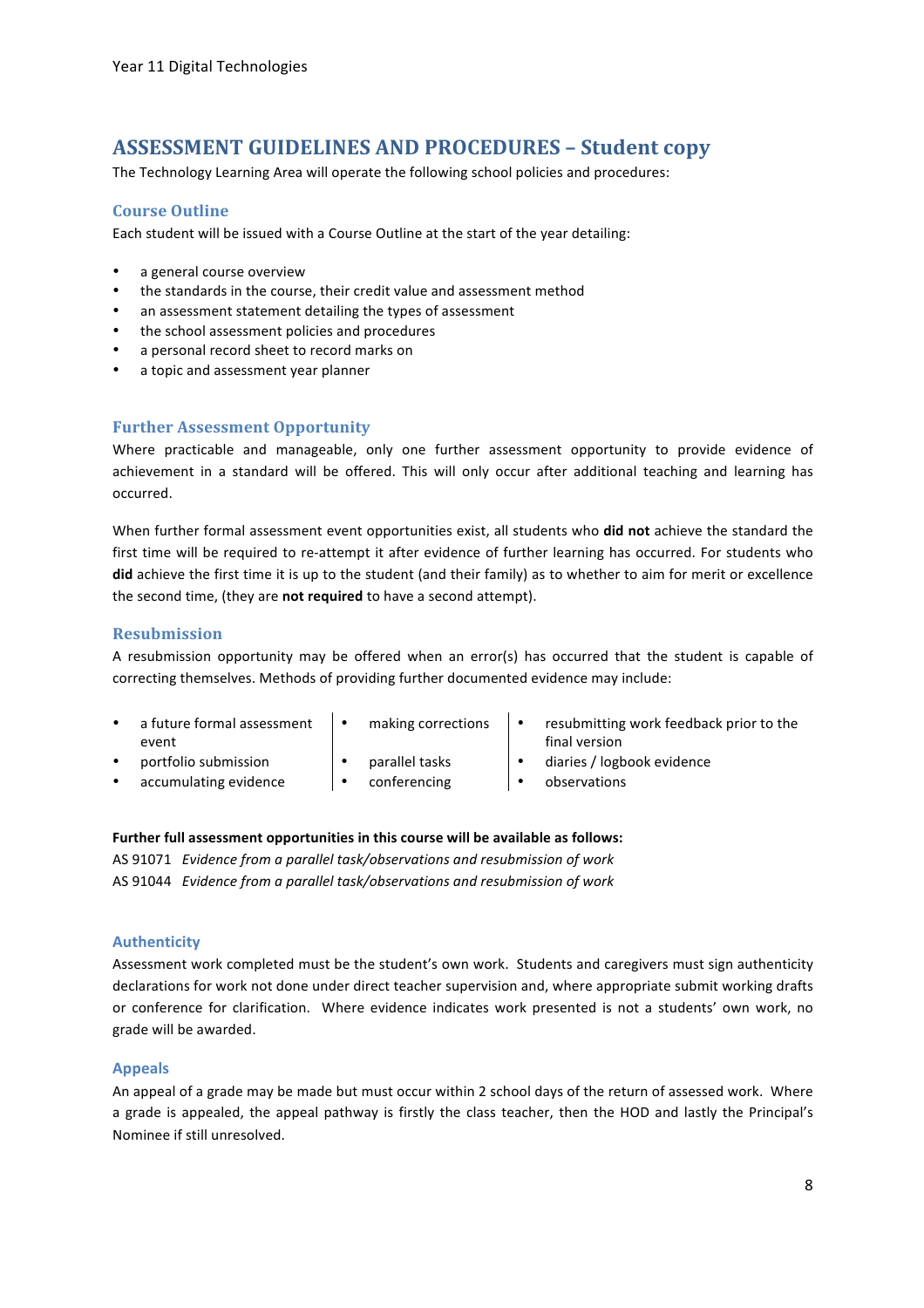#### **Late Work**

DUE DATE means just that! Late work will not be accepted for marking unless exceptional circumstances exist and an extension has been granted by the HOD before the due date.

#### **Alternative Assessment Opportunity**

Students who are absent from an Internal Assessment due to:

**Illness** - A medical certificate will be required to apply for an extension or alternative assessment date.

**School Representation / School Event** - It is the student's responsibility to inform the dean and class teacher in advance of the absence. It is generally expected that work be handed in before the event. If this is impractical an application for an extension or an alternative assessment date must be sought through the HOD.

**Other Reasons –** all other applications for an extension or alternative assessment opportunity will go through the HOD and be passed onto the Principal's Nominee when deemed appropriate to do so by the HOD.

#### **Verifying'Grades**

Students are required to verify the sighting and acceptance of the grade awarded by signing the assessment sheet attached to each piece of internally assessed work. Students will also be required to verify the final grades they are awarded before they are submitted to NZQA.

#### **Derived'Grades**

To apply for derived grades for external achievement standards NZQA's guidelines must be followed. See the Student Qualifications & Assessment Handbook for details.

#### **Special Assessment Conditions**

To apply for special assessment conditions assistance, students require medical verification of their condition. NZQA's guidelines must be followed. See the Student Qualifications & Assessment Handbook for details.

#### **Retention of Student work**

All student internal assessment material including Portfolios and outcomes will be retained by the department until it is no longer required for moderation purposes.

#### **Student Obligations**

- 1 Ensure you understand the assessment programme and policies
- 2 Ensure you understand the requirements of each assessment being completed
- 3 Discuss problems/concerns with the Teacher/HOD
- 4 Check thoroughly the accuracy of the assessment grade when work is returned.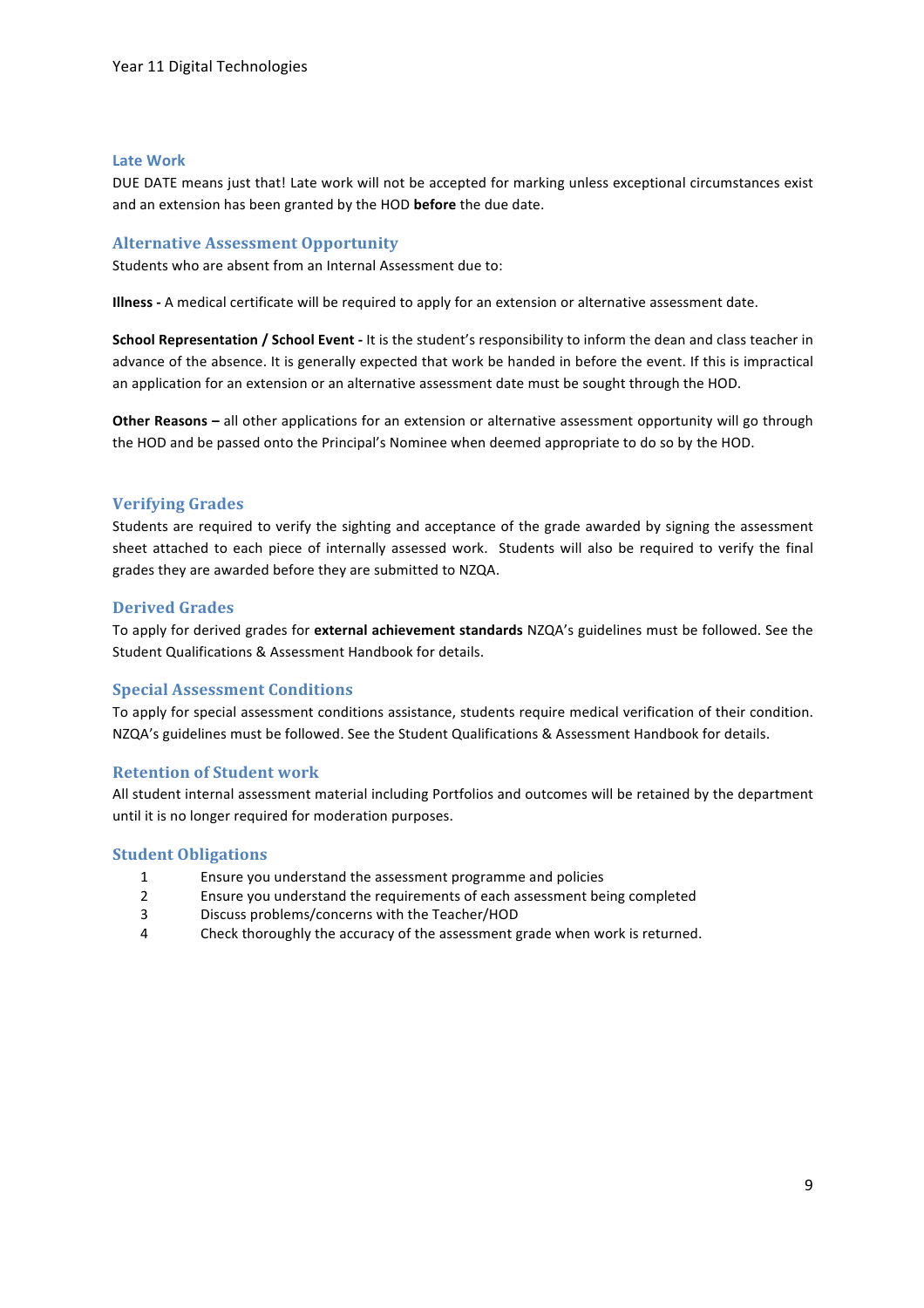### TECHNOLOGY LEARNING AREA | YEAR 11 DIGITAL TECHNOLOGIES | TOPIC AND ASSESSMENT PLANNER

**PROJECT 1: Year 11 Integrated Data (Word Processing and Spreadsheets) Due Week 10** 

#### **Achievement Objective(s):**

Students will:

- *Implement basic procedures to create a digital information outcome*
- *Demonstrate understanding of basic digital information management tools and systems*

#### **Assessment**

AS 91071 Implement basic procedures to produce a specified digital information outcome

AS91070 Demonstrate understanding of basic concepts of information management

| WEEK        |                   | $\overline{2}$ | 3                   | 4                               |                              | 6                       |                          | 8               | 9                   | 10           |
|-------------|-------------------|----------------|---------------------|---------------------------------|------------------------------|-------------------------|--------------------------|-----------------|---------------------|--------------|
| <b>TERM</b> | <b>Theory</b>     | Theory         | Theory -            |                                 | <b>Theory</b>                | <b>Theory</b>           | <b>Start Assessment:</b> | <b>Refining</b> | <b>Functional</b>   | <b>Final</b> |
| <b>ONE</b>  |                   |                | <b>Spreadsheets</b> |                                 | <b>Word Processing</b>       | <b>Integrating Data</b> | AS 1.41                  | Ideas and       | <b>Testing</b>      | outcome      |
|             |                   |                |                     |                                 |                              |                         |                          | outcome         |                     |              |
|             | Course intro;     | File           |                     | Focus on over the two weeks.    | Focus on over the            | Embedding               | Planning +               | Continue with   | Testing and         | Update and   |
|             | hardware and      | Manageme       | Excel Interface:    |                                 | two weeks.                   | Copy                    | Design - Issue           | Spreadsheets    | Evaluation          | complete     |
|             | Software,         | nt             |                     | The Ribbon, Excel Options,      | Word Interface:              | Paste                   | Statement                | and Word        |                     |              |
| Theory      | operating systems | Continued      |                     | Quick Access toolbar, icons and | The Ribbon, Excel            | Linked data and         | Context and              | Processing      | <b>Final Design</b> | Folio        |
|             | and application   | (AS91070:      | tools               |                                 | <b>Options, Quick Access</b> | updating                | Settings                 | setup           | <b>Brief</b>        | completion   |
|             | software          | 1.40)          |                     | File Formats, exporting and     | toolbar, icons and           |                         | Design Brief             | Integrating     |                     |              |
|             |                   |                |                     | saving, Operators, Formulas,    | tools                        |                         | Specifications           | data            | Final               |              |
|             | Screen shots and  |                | Graphs, Charts,     |                                 | File Formats,                |                         |                          |                 | Evaluation          |              |
|             | annotated notes   |                |                     |                                 | exporting and saving         |                         |                          |                 | against Brief       |              |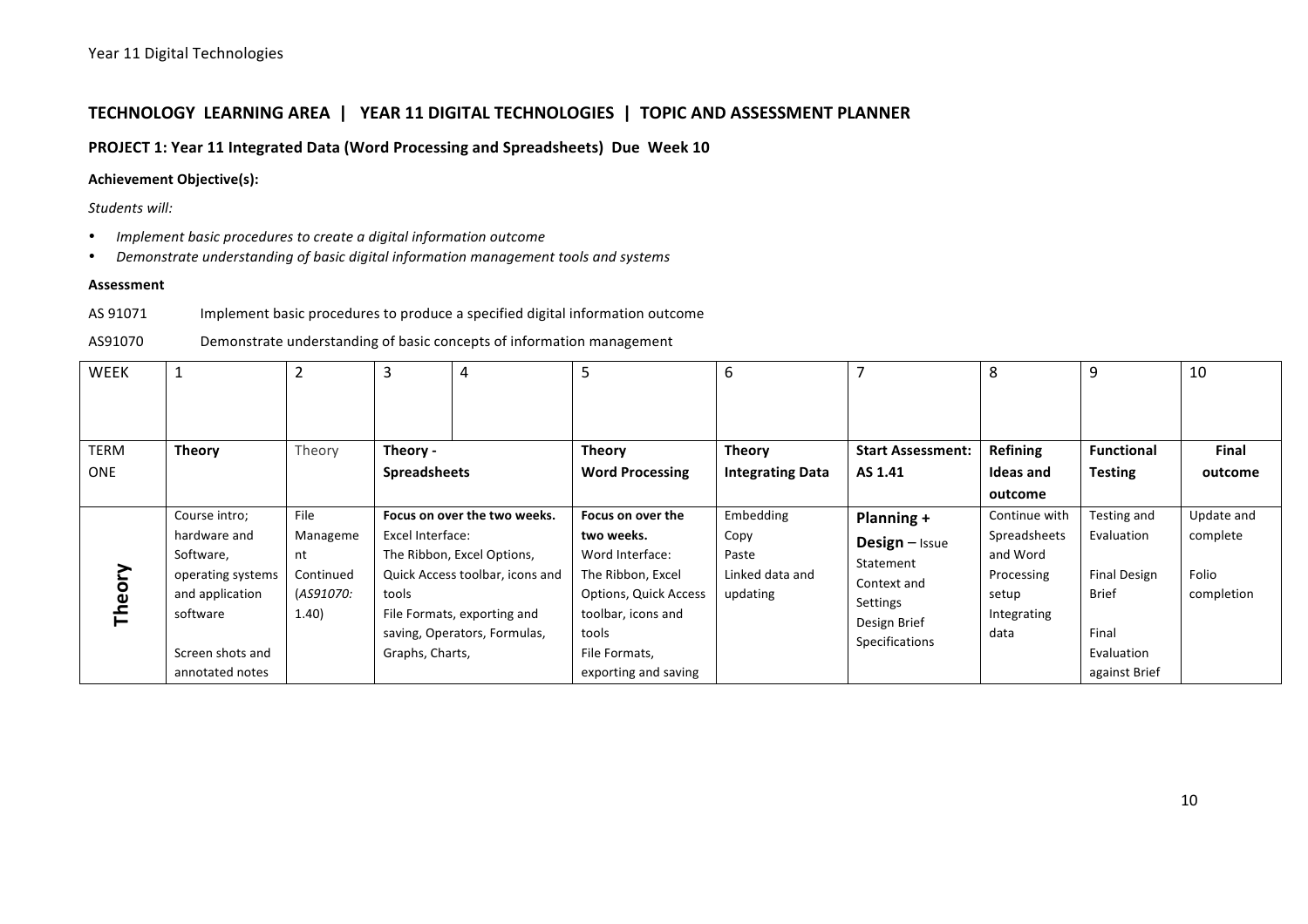| in Visual Diary |  | Screen shots and annotated    |  | Plan of action $-$ | completed |  |
|-----------------|--|-------------------------------|--|--------------------|-----------|--|
| Evidence for    |  | notes in Visual Diary         |  | software choices   |           |  |
| AS 1.40         |  |                               |  | Procedures         |           |  |
|                 |  | Evidence for AS 1.40          |  | Specifications     |           |  |
|                 |  | Demonstrate understanding of  |  |                    |           |  |
|                 |  | basic concepts of information |  | Spreadsheets       |           |  |
|                 |  | management                    |  | preparation        |           |  |
|                 |  |                               |  |                    |           |  |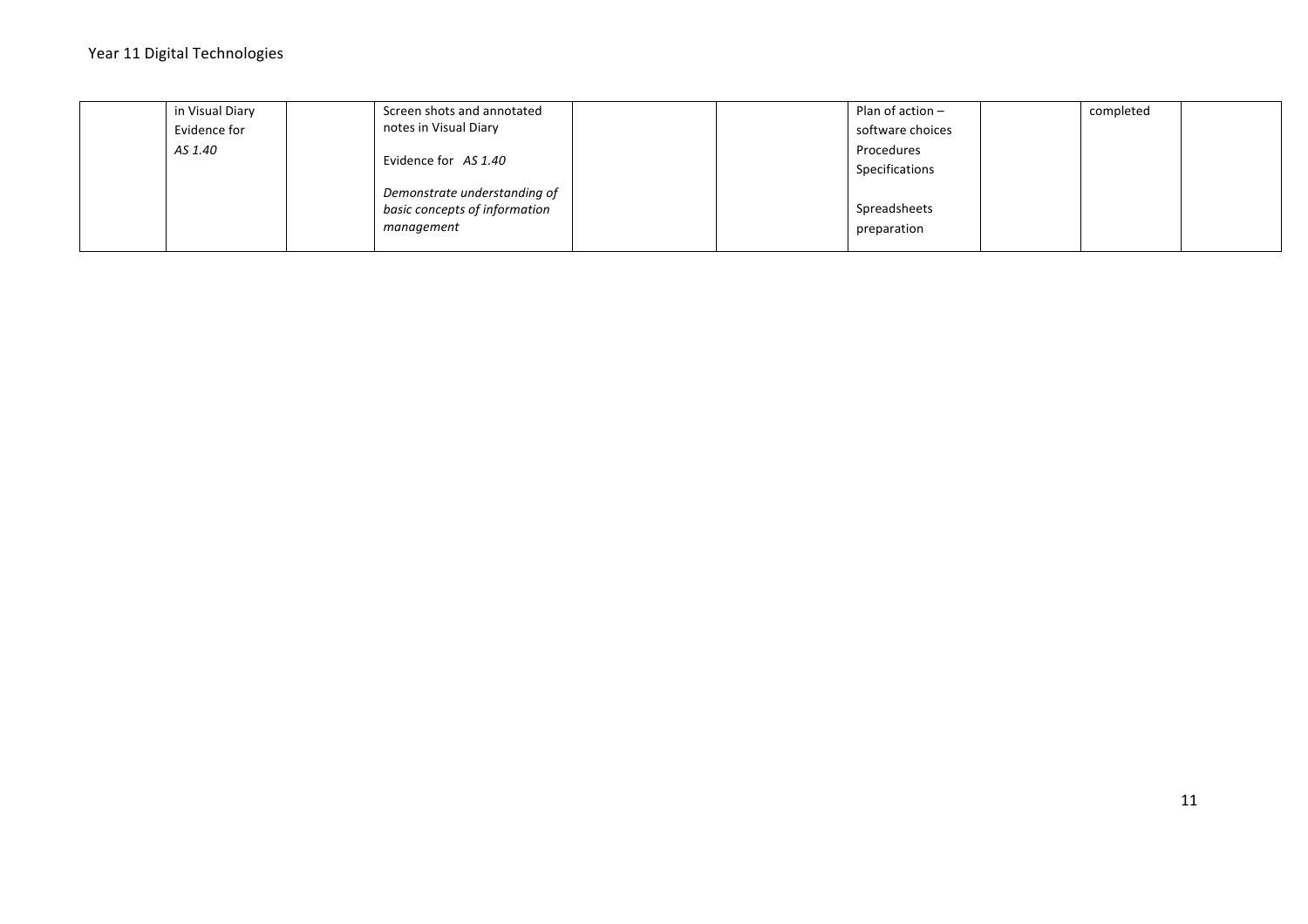|                            | <b>Practical skills</b>                                                                                                                                   | <b>Practical skills</b>                                                                                                                                                                                                                                                                                                                                                   | <b>Practical skills</b>                                                                                                                                                                         | <b>Practical skills</b>                          | Assessment: AS 91071 Implement basic procedures to produce                                                                     |                                                                                     |                                                                            |                                 |
|----------------------------|-----------------------------------------------------------------------------------------------------------------------------------------------------------|---------------------------------------------------------------------------------------------------------------------------------------------------------------------------------------------------------------------------------------------------------------------------------------------------------------------------------------------------------------------------|-------------------------------------------------------------------------------------------------------------------------------------------------------------------------------------------------|--------------------------------------------------|--------------------------------------------------------------------------------------------------------------------------------|-------------------------------------------------------------------------------------|----------------------------------------------------------------------------|---------------------------------|
|                            |                                                                                                                                                           | <b>MS Excel 20010</b>                                                                                                                                                                                                                                                                                                                                                     | <b>MS Word 2010</b>                                                                                                                                                                             | <b>Integrating Data</b>                          | a specified digital information outcome                                                                                        |                                                                                     |                                                                            |                                 |
|                            |                                                                                                                                                           |                                                                                                                                                                                                                                                                                                                                                                           |                                                                                                                                                                                                 |                                                  | Topic: [Extreme Sports - School Board presentation]                                                                            |                                                                                     |                                                                            |                                 |
| <b>Skills</b><br>Practical | Intro to file management:<br>file extensions, file size, file<br>and folder management,<br>backing up, security, privacy,<br>copyright, using the network | Setting up an excel Spreadsheet,<br>entering data, formatting data,<br>wrapping and merging cells,<br>inserting/deleting rows and<br>columns<br><b>Formulas and Operators</b><br>Autosum<br>Avg, max, min, sum, absolute and<br>relative ref. Count, CountA,<br>If, then, and statements, %, find,<br>replace, date/time<br>Graphs, charts, formatting axis<br>and titles | Page setup,<br>orientation, margins,<br>line spacing, bullets,<br>tables, headings,<br>cover pages,<br>formatting font styles<br>and sizes, page<br>numbers, page<br>breaks, section<br>breaks, | Integrating-copying<br>and pasting,<br>embedding | Creating<br>Spreadsheet<br>Analysis of<br>Spreadsheet data<br>and Graphs<br>and Functional<br>Testing<br>Usability testing log | Creating<br>Integrating<br>and<br>Functional<br>Testing<br>Usability<br>testing log | <b>Final Design</b><br>and testing<br>Final analysis<br>and<br>evaluations | Copy to CD<br>Complete<br>folio |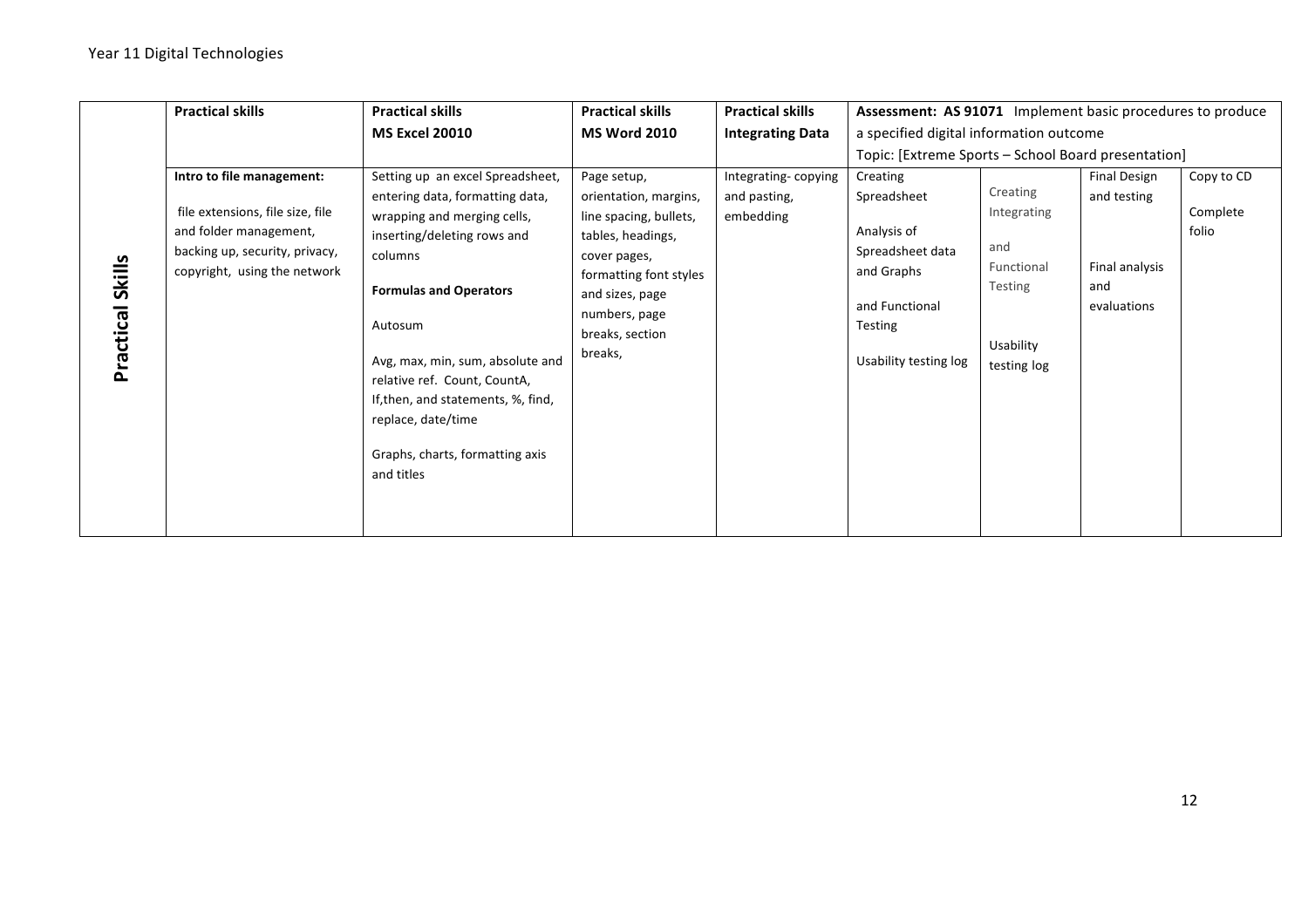#### **PROJECT 2 : Interactive Quiz Design**

#### PowerPoint and Visual Basic programming

#### **Achievement Objective(s):**

Students will:

- Justify the nature of an intended outcome in relation to the need or opportunity and justify specifications in terms of key stakeholder feedback and wider community *considerations.*
- Critically analyse their own and others' outcomes to inform the development of ideas for feasible outcomes. Undertake ongoing experimentation and functional modelling, taking account of stakeholder feedback and trialling in the physical and social environments. Use the information gained to select, justify, and develop a final outcome. Evaluate this *outcome's fitness for purpose against the brief and justify the evaluation using feedback from stakeholders.*

#### **Assessment**

#### AS 91044 Undertake brief development to address a need or opportunity

#### AS 91047 Undertake development to make a prototype to address a brief

| WEEK               |                                                                                                                 | ∠                                        | 3                                                                                                                                                                                       | 4                                                                                                                                                                                                   | 5 | 6                                                                    |                                                                                         | 8                                                                                                          | 9                                                                                                            | 10                                                            | Holiday                                                                                                               |
|--------------------|-----------------------------------------------------------------------------------------------------------------|------------------------------------------|-----------------------------------------------------------------------------------------------------------------------------------------------------------------------------------------|-----------------------------------------------------------------------------------------------------------------------------------------------------------------------------------------------------|---|----------------------------------------------------------------------|-----------------------------------------------------------------------------------------|------------------------------------------------------------------------------------------------------------|--------------------------------------------------------------------------------------------------------------|---------------------------------------------------------------|-----------------------------------------------------------------------------------------------------------------------|
|                    |                                                                                                                 |                                          |                                                                                                                                                                                         |                                                                                                                                                                                                     |   |                                                                      |                                                                                         |                                                                                                            |                                                                                                              |                                                               | work - Wk 1                                                                                                           |
|                    |                                                                                                                 |                                          |                                                                                                                                                                                         |                                                                                                                                                                                                     |   |                                                                      |                                                                                         |                                                                                                            |                                                                                                              |                                                               | Term 3                                                                                                                |
| TERM<br><b>TWO</b> | <b>Theory</b>                                                                                                   |                                          | Theory<br><b>Visual Basic Programming</b>                                                                                                                                               | <b>Theory</b><br><b>Technological Process</b>                                                                                                                                                       |   | <b>Technological Process</b><br>Design, Feedback, Refining           |                                                                                         |                                                                                                            |                                                                                                              | <b>Refining the Design Brief and</b><br><b>Specifications</b> |                                                                                                                       |
| ᄐ                  | • Folder Structure<br>• File extensions<br>• MS PowerPoint<br>interface<br>Access toolbar<br>• Icons on Toolbar | • File Management<br>• The Ribbon, Quick | • Accessing the VBA<br>editor in PowerPoint<br>Using VBA (Visual Basic<br>for Applications)<br>scripting language in<br>PPT applications.<br>What is an object-<br>oriented programming | • What is a design brief, what<br>are specifications<br>• Who is a stakeholder<br>(circles identifying)<br>stakeholders<br>• Issue Statement<br>• Context and Settings<br>• Key factors-brainstorm, |   | <b>Start</b><br>Assessment:<br>AS 91044<br>AS 91047<br>Design Brief: | <b>Initial Design</b><br>brief<br>Design<br>specifications<br>• Conceptual<br>designing | Prototyping:<br>• Creating<br>Assets<br>• Testing<br>• Designing<br>• Testing<br>• Stakeholder<br>feedback | Refining:<br>• Refined brief<br>• Refined<br>design<br>Refined<br>specifications<br>Testing<br>• Stakeholder | Evaluating<br>Refining                                        | <b>Final Testing</b><br>of Prototype<br>Final<br>Evaluation<br>against the<br><b>Final Design</b><br><b>Brief and</b> |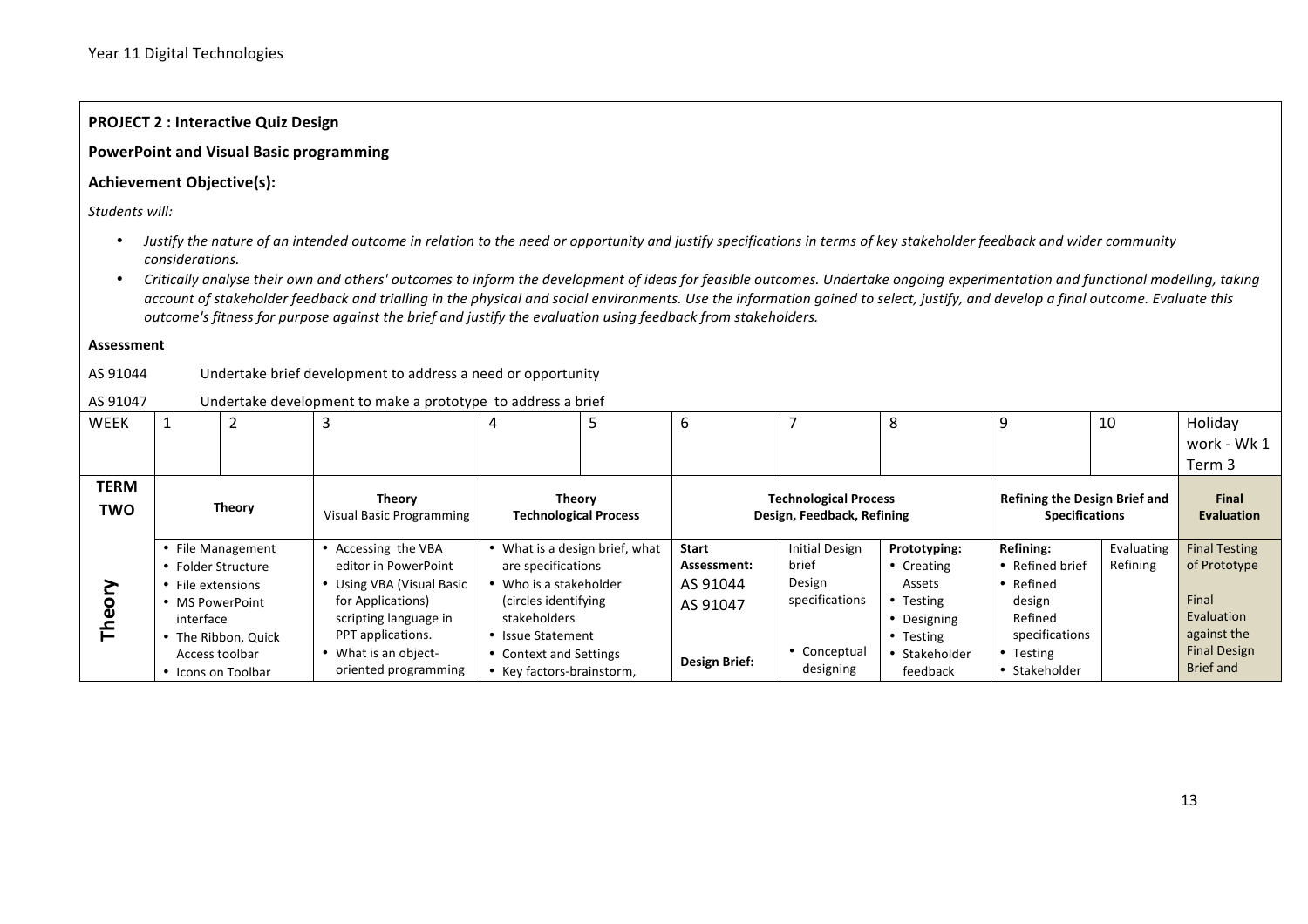| • On-going:<br>Screen shots and<br>annotated notes in<br><b>Visual Diary</b><br>• Evidence for AS 1.40<br>• Demonstrate<br>understanding of<br>basic concepts of<br>information<br>management<br>• Theory on learning<br>with ICT tools<br>• Examples of Learning<br>Tools<br>• Research and<br>understand the<br>different learning<br>styles and apply this<br>knowledge to the<br>design and creation of<br>an educational<br>learning activity | environment<br>• Simple procedures<br>used to enhance<br>PowerPoint<br>presentations<br>• Difference between<br>Interactivity and<br>Feedback<br>• VB Interface:<br>• Project Window<br>• Modules<br>• Declarations<br>• Procedures<br>• Sub-procedures<br>• Variables<br>• User Names<br>• Public Statements<br>• If/then statements | • The 4 circles + template,<br>• On-going Critical Analysis of<br>games | Purpose,<br>User profile;<br>Design<br>specifications;<br>Conceptual<br>Designing:<br>• Storyboardin<br>g<br>• Stakeholder<br>feedback<br>• Creating<br>Assets | • Storyboardi<br>ng<br>• Stakeholder<br>feedback<br>• Creating<br>Assets | • Recording<br>changes<br>• Refining Brief<br>• Testing | feedback<br>• Refining<br><b>Testing Log:</b><br>• Recording<br>feedback<br>• Recording<br>Changes<br>made<br>• Evaluating<br>process |  | specifications |
|----------------------------------------------------------------------------------------------------------------------------------------------------------------------------------------------------------------------------------------------------------------------------------------------------------------------------------------------------------------------------------------------------------------------------------------------------|---------------------------------------------------------------------------------------------------------------------------------------------------------------------------------------------------------------------------------------------------------------------------------------------------------------------------------------|-------------------------------------------------------------------------|----------------------------------------------------------------------------------------------------------------------------------------------------------------|--------------------------------------------------------------------------|---------------------------------------------------------|---------------------------------------------------------------------------------------------------------------------------------------|--|----------------|
|----------------------------------------------------------------------------------------------------------------------------------------------------------------------------------------------------------------------------------------------------------------------------------------------------------------------------------------------------------------------------------------------------------------------------------------------------|---------------------------------------------------------------------------------------------------------------------------------------------------------------------------------------------------------------------------------------------------------------------------------------------------------------------------------------|-------------------------------------------------------------------------|----------------------------------------------------------------------------------------------------------------------------------------------------------------|--------------------------------------------------------------------------|---------------------------------------------------------|---------------------------------------------------------------------------------------------------------------------------------------|--|----------------|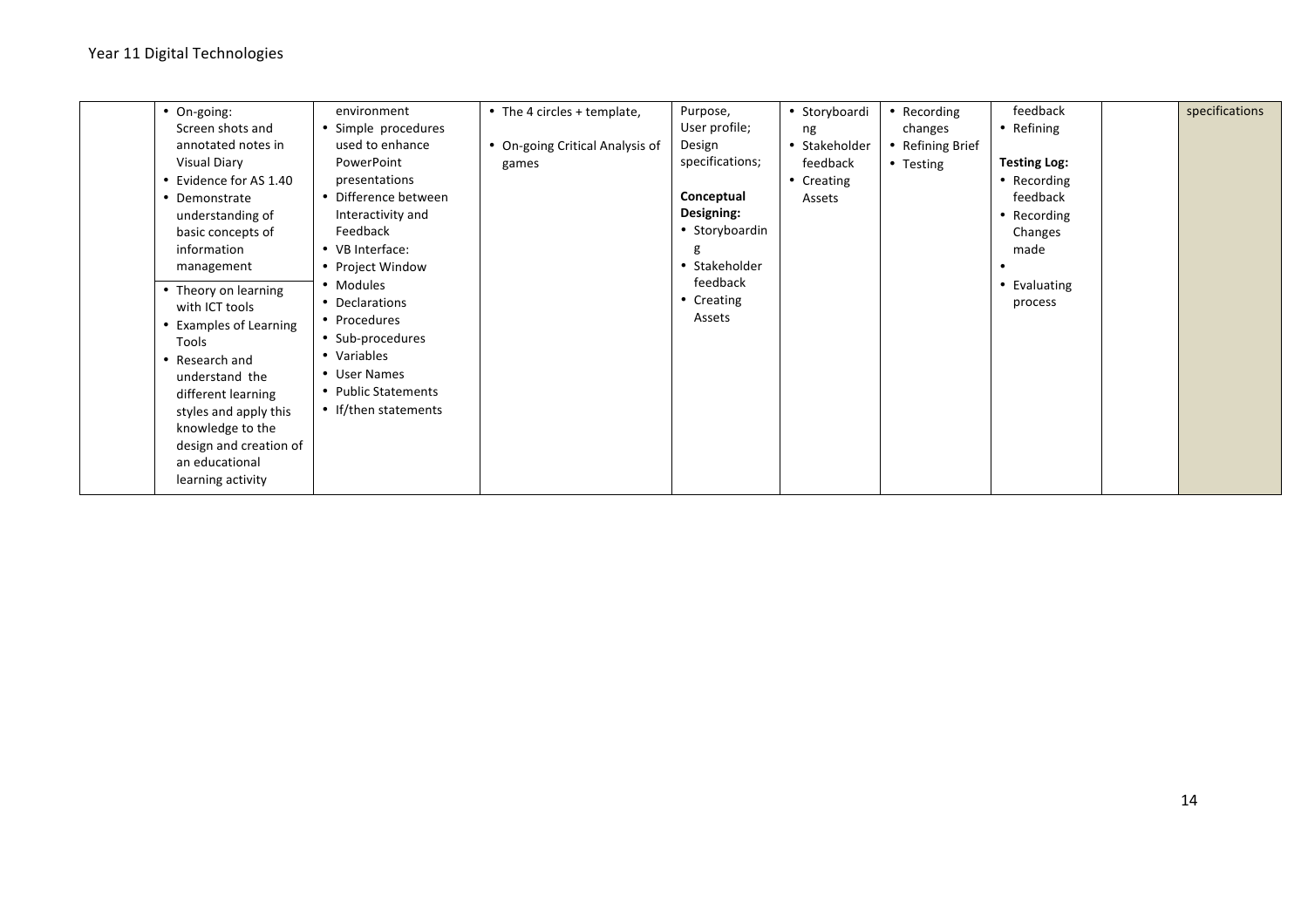## **PROJECT 2 : Interactive Quiz Design**

#### PowerPoint and Visual Basic programming

#### **Achievement Objective(s):**

Students will:

- Justify the nature of an intended outcome in relation to the need or opportunity and justify specifications in terms of key stakeholder feedback and wider community *considerations.*
- Critically analyse their own and others' outcomes to inform the development of ideas for feasible outcomes. Undertake ongoing experimentation and functional modelling, taking account of stakeholder feedback and trialling in the physical and social environments. Use the information gained to select, justify, and develop a final outcome. Evaluate this *outcome's fitness for purpose against the brief and justify the evaluation using feedback from stakeholders.*

#### **Assessment**

AS 91044 Undertake brief development to address a need or opportunity

#### AS 91047 Undertake development to make a prototype to address a brief

| WEEK                   |                         |                                                          |  | ັບ | c                                                           | 10 | Homework |
|------------------------|-------------------------|----------------------------------------------------------|--|----|-------------------------------------------------------------|----|----------|
|                        |                         |                                                          |  |    |                                                             |    | and Wk 1 |
|                        |                         |                                                          |  |    |                                                             |    | Term 3   |
|                        |                         |                                                          |  |    |                                                             |    |          |
| <u>ថិ   »</u>          | <b>Practical Skills</b> | Use Visual Basic editor in the back of MS PowerPoint to: |  |    | Practical Skills: Continue with coding, validating, testing |    |          |
|                        | PowerPoint and Visual   |                                                          |  |    |                                                             |    |          |
| Skill<br><u>ن</u><br>ത | Basic                   |                                                          |  |    |                                                             |    |          |
|                        |                         |                                                          |  |    |                                                             |    |          |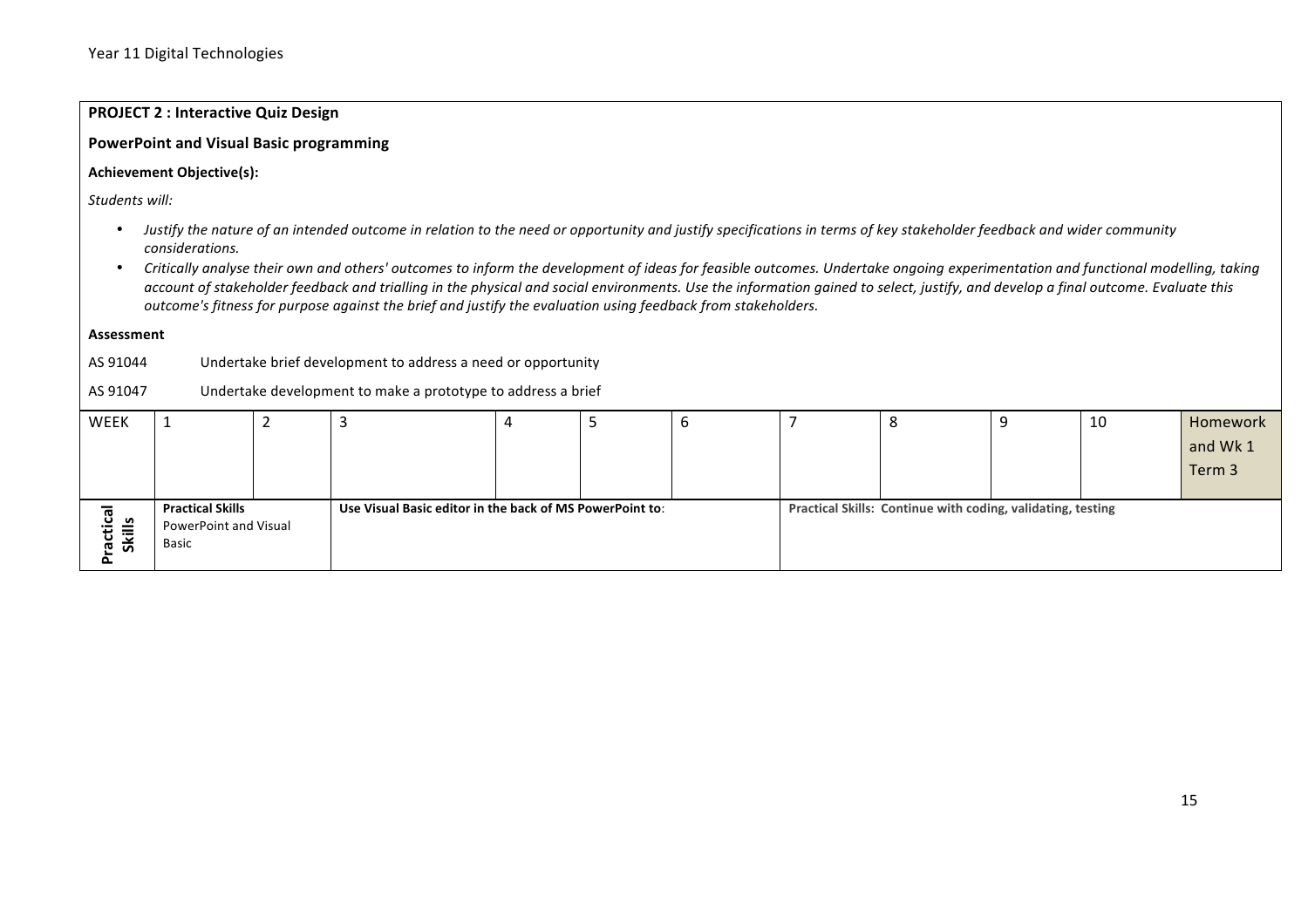| Use Microsoft PPT to:      | • Set up Macros          | Interactivity:                                        | Navigation | Feedback | Interactivity   | Refining   | Final         |
|----------------------------|--------------------------|-------------------------------------------------------|------------|----------|-----------------|------------|---------------|
| • Format master slides     | • Security level for     | • Creating Assets                                     |            |          | Saving as Kiosk | Testing    | Prototype and |
| • Format backgrounds       | Macros                   | • sound and images (all student created)              |            |          | Testing         | Evaluating | evaluation    |
| • Insert sound, movies,    | • Saving a PowerPoint    | • Creating Buttons and Hyperlinks                     |            |          |                 |            |               |
| images                     | with Macros              | • Navigation elements                                 |            |          |                 |            | Folio and     |
| • Insert hyperlinks and    | • Create message boxes   | • Feedback elements                                   |            |          |                 |            | outcome       |
| buttons                    | • Calculate scores       | • Interactivity elements                              |            |          |                 |            | handed in     |
| • Format buttons and       | • Allow the user to move |                                                       |            |          |                 |            |               |
| hyperlink colours          | on                       | Include the following Interactivity and               |            |          |                 |            |               |
| • Format custom            |                          | feedback elements:                                    |            |          |                 |            |               |
| animations                 | Record the user's name   |                                                       |            |          |                 |            |               |
| • Insert slide transitions |                          | User inputs a name which is used in<br>$\bullet$      |            |          |                 |            |               |
| • Format text size and     | • Project Window         | feedback.                                             |            |          |                 |            |               |
| colour                     | • Modules                | User answers some questions and is given<br>$\bullet$ |            |          |                 |            |               |
| • Format slide layout      | • Declarations           | feedback as to the number of correct                  |            |          |                 |            |               |
| • Apply a slide design     | • Procedures             | answers.                                              |            |          |                 |            |               |
| • Set up a slideshow kiosk | • Sub-procedures         | Objects are added to slides.<br>٠                     |            |          |                 |            |               |
| • Saving PowerPoint        | • Variables              | Text is added to or modified on slides.<br>$\bullet$  |            |          |                 |            |               |
| presentation               | • User Names             | Text colour, font, size, or style is                  |            |          |                 |            |               |
|                            | • Public Statements      | modified.                                             |            |          |                 |            |               |
|                            | • If/then statements     |                                                       |            |          |                 |            |               |
|                            |                          |                                                       |            |          |                 |            |               |
|                            |                          |                                                       |            |          |                 |            |               |
|                            |                          |                                                       |            |          |                 |            |               |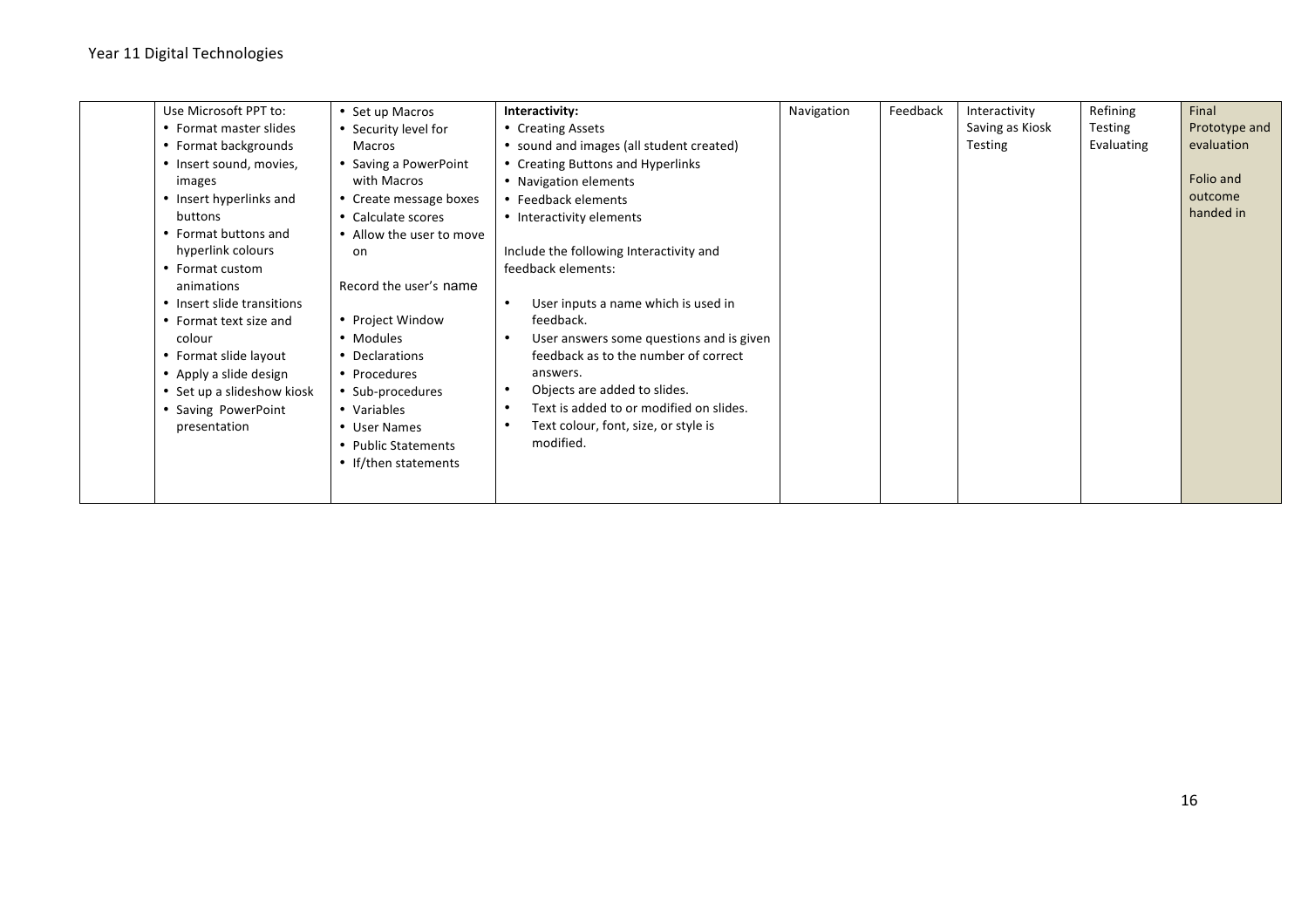|                             |                                                                                                                                                                                                                              | <b>PROJECT 3: Print Media Interactive Photobook</b>                                                                                                                                                                                                                                  |                                                                                                                                                 |                                                                                                                                                                                                                                                |                                                                                                                          |                                                                                                                                                                                                                                      |                                                                                                                                                              |                                                                                                                                                                             |                                                                                                                                                                                                                  |                                                                                                                                                                          |
|-----------------------------|------------------------------------------------------------------------------------------------------------------------------------------------------------------------------------------------------------------------------|--------------------------------------------------------------------------------------------------------------------------------------------------------------------------------------------------------------------------------------------------------------------------------------|-------------------------------------------------------------------------------------------------------------------------------------------------|------------------------------------------------------------------------------------------------------------------------------------------------------------------------------------------------------------------------------------------------|--------------------------------------------------------------------------------------------------------------------------|--------------------------------------------------------------------------------------------------------------------------------------------------------------------------------------------------------------------------------------|--------------------------------------------------------------------------------------------------------------------------------------------------------------|-----------------------------------------------------------------------------------------------------------------------------------------------------------------------------|------------------------------------------------------------------------------------------------------------------------------------------------------------------------------------------------------------------|--------------------------------------------------------------------------------------------------------------------------------------------------------------------------|
|                             |                                                                                                                                                                                                                              | AS 91044 Undertake brief development to address a need or opportunity + AS91073 Implement basic procedures to produce a specified digital media outcome                                                                                                                              |                                                                                                                                                 |                                                                                                                                                                                                                                                |                                                                                                                          |                                                                                                                                                                                                                                      |                                                                                                                                                              |                                                                                                                                                                             |                                                                                                                                                                                                                  |                                                                                                                                                                          |
| <b>WEEK</b>                 | 1                                                                                                                                                                                                                            | $2 - 3$                                                                                                                                                                                                                                                                              | 4                                                                                                                                               | 5                                                                                                                                                                                                                                              | 6                                                                                                                        | $\overline{7}$                                                                                                                                                                                                                       | 8                                                                                                                                                            | 9                                                                                                                                                                           | 10                                                                                                                                                                                                               | 11                                                                                                                                                                       |
| <b>TERM</b><br><b>Three</b> | Final<br>Assessment<br>from term 2 to<br>be completed.                                                                                                                                                                       | <b>Theory</b><br>Adobe Fireworks<br>Adobe InDesign                                                                                                                                                                                                                                   | Theory $-$<br>recording<br>knowledge for<br>External                                                                                            | <b>Theory</b><br><b>Technological Process</b>                                                                                                                                                                                                  |                                                                                                                          |                                                                                                                                                                                                                                      | <b>Technological Process</b><br>Design, Feedback, Refining                                                                                                   |                                                                                                                                                                             | <b>Refining the</b><br><b>Design Brief and</b><br><b>Specifications</b>                                                                                                                                          | <b>Final Evaluation</b>                                                                                                                                                  |
| Theory                      | Final Testing of<br>Prototype<br><b>Final Evaluation</b><br>against the Final<br>Design Brief and<br>specifications<br>Folio and<br>outcome<br>handed in Work<br>to be saved to a<br>CD and<br>portfolio and<br>CD handed in | • File Management<br>• Folder Structure<br>[originals and<br>assets]<br>• File extensions<br>$\cdot$ File<br>Management for<br>images<br>$\cdot$ Bmp<br>$\cdot$ Png<br>$\bullet$ Gif<br>• Jpeg<br>$\bullet$ Tiff<br>• Flattening,<br>Compression,<br>Image Preview,<br>Download time | Photobook Design<br><b>Design Principles</b><br><b>Colour Theory</b><br>Typography<br>Frames<br>Adobe Bridge<br>InDesign Interface<br>and Tools | what are specifications<br>• Who is a stakeholder<br>(circles identifying<br>stakeholders<br>• Issue Statement<br>• Context and Settings<br>• Key factors-brainstorm,<br>• The 4 circles + template<br>• On-going analysis of<br>develop ideas | Revisit what a design brief is,<br>images/photos/graphics/<br>digital photobooks to help<br>• On-going skill development | <b>Start Assessment:</b><br>AS 91073<br>AS 91047<br><b>Design Brief:</b><br>Purpose,<br>User profile;<br>Design<br>specifications;<br>Conceptual<br>Designing:<br>Storyboarding<br>Stakeholder<br>feedback<br><b>Creating Assets</b> | <b>Initial Design</b><br>brief<br>Design<br>specifications<br>• Conceptual<br>designing<br>• Storyboarding<br>• Stakeholder<br>feedback<br>• Creating Assets | <b>Outcome</b><br>development<br>• Creating<br>Assets<br>• Trialling<br>• Designing<br>• Testing<br>• Stakeholder<br>feedback<br>• Recording<br>changes<br>• Refining Brief | <b>Refining Brief:</b><br>Refined brief<br>Refined<br>specifications<br><b>Testing</b><br>Stakeholder<br>feedback<br>Testing Log:<br>Recording<br>feedback<br>Recording<br>Changes made<br>Evaluating<br>process | <b>Evaluating and</b><br>Refining<br>• Final Testing<br>$•$ Final<br>Evaluation<br>against the<br><b>Final Brief</b><br>• Saved to CD<br>• Portfolio and<br>CD handed in |
|                             |                                                                                                                                                                                                                              | On-going:<br>Screen shots and<br>annotated notes in<br><b>Visual Diary</b><br>Evidence for AS<br>1.40<br>Demonstrate<br>understanding of<br>basic concepts of                                                                                                                        | On-going<br>Justifying actions.                                                                                                                 |                                                                                                                                                                                                                                                |                                                                                                                          | Photoshop skills and InDesign Skills. Record saving, testing and exporting procedures.                                                                                                                                               | Students record skill development in visual diaries. Screenshot of tools and techniques used to develop interactive photobook including Fireworks skills,    |                                                                                                                                                                             |                                                                                                                                                                                                                  |                                                                                                                                                                          |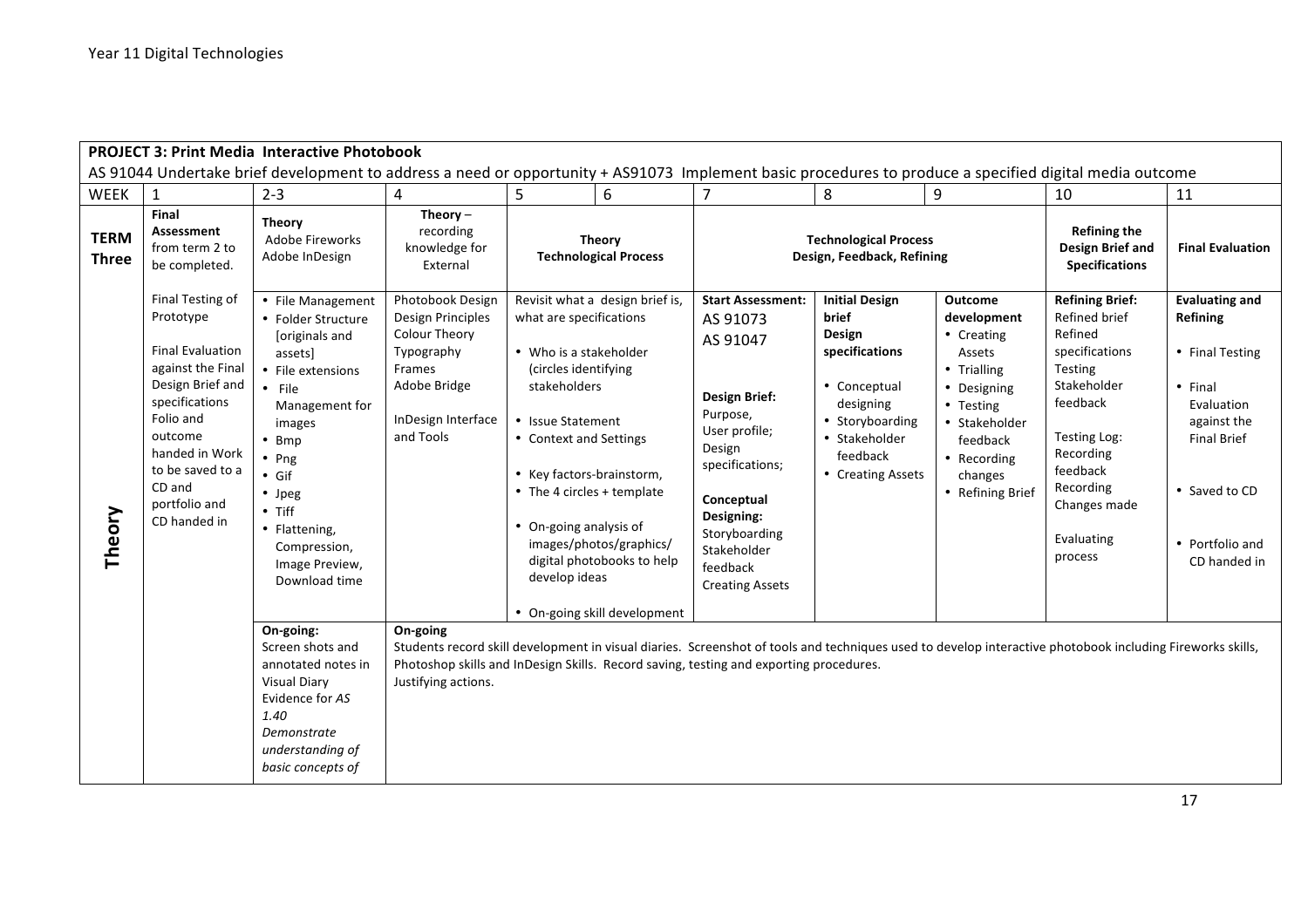|              |                                                                               | information<br>management                                                                                              |                                                                                                                                     |                                                                                                                                                                                                   |                                                                                                                                                                                                                |                                                                                                                                                     |                                                                                                     |                  |                  |                                                                 |    |  |
|--------------|-------------------------------------------------------------------------------|------------------------------------------------------------------------------------------------------------------------|-------------------------------------------------------------------------------------------------------------------------------------|---------------------------------------------------------------------------------------------------------------------------------------------------------------------------------------------------|----------------------------------------------------------------------------------------------------------------------------------------------------------------------------------------------------------------|-----------------------------------------------------------------------------------------------------------------------------------------------------|-----------------------------------------------------------------------------------------------------|------------------|------------------|-----------------------------------------------------------------|----|--|
| <b>WEEK</b>  | $\mathbf{1}$                                                                  | $\overline{2}$                                                                                                         | 3                                                                                                                                   | 4                                                                                                                                                                                                 | 5                                                                                                                                                                                                              | 6                                                                                                                                                   | 7                                                                                                   | 8                | 9                | 10                                                              | 11 |  |
| <b>TERM</b>  |                                                                               | <b>Practical Adobe</b><br>Fireworks/Photoshop                                                                          | <b>Practical Adobe InDesign and Adobe</b><br><b>Fireworks</b>                                                                       |                                                                                                                                                                                                   | <b>Practical</b>                                                                                                                                                                                               |                                                                                                                                                     | <b>Practical</b>                                                                                    | <b>Practical</b> | <b>Practical</b> | <b>Practical</b>                                                |    |  |
| <b>THREE</b> | - Fireworks - tools<br>• Exporting images<br>· download time<br>• file format | Introduction to the of tools<br>in Adobe Fireworks<br>Ongoing skill development                                        | Image<br><b>Manipulation</b><br>• Exporting<br>images<br>· download time<br>• file format<br>• Flattening<br>layers and<br>elements | InDesign tools and<br>interface<br>Interactive<br>Photobook-<br>practice task<br>• Master<br>pages/applying<br>master pages                                                                       | Practice Tasks-<br>Photobook<br>Linking and bookmarks<br>• Effects<br>• Text on Path<br>• Strokes<br>• Colour Swatches<br>• Opacity<br>• Bookmarks<br>• Buttons<br>• Pages numbers<br>• Testing<br>• Exporting | <b>Start assessment</b><br>Designing own<br>interactive photobook<br>• Creative commons<br>• Storyboarding<br>• Image development<br>• Design Brief | <b>Development of photobook</b><br><b>Updating Design Brief and Concepts</b><br>all the way through |                  |                  | Final<br><b>Outcome</b><br>tested<br>Final<br><b>Evaluation</b> |    |  |
|              | • Flattening                                                                  | layers and elements                                                                                                    |                                                                                                                                     | Guides<br>$\bullet$<br>$\bullet$<br>Layers<br><b>Frames</b><br>$\bullet$<br>Fitting options<br>$\bullet$<br>Place images<br>$\bullet$<br>Adobe Bridge<br>$\bullet$<br>Saving formats<br>$\bullet$ |                                                                                                                                                                                                                |                                                                                                                                                     |                                                                                                     | way through      |                  | Recording testing and trialling all the                         |    |  |
|              |                                                                               | Focus on External - show evidence for AS 1.40<br>Demonstrate understanding of basic concepts of information management |                                                                                                                                     |                                                                                                                                                                                                   |                                                                                                                                                                                                                |                                                                                                                                                     |                                                                                                     |                  |                  |                                                                 |    |  |

| WEEK | $1 - 3$                                | Rest of the year      |
|------|----------------------------------------|-----------------------|
|      | Focus on External Evidencing in folios | Seniors on Exam Leave |